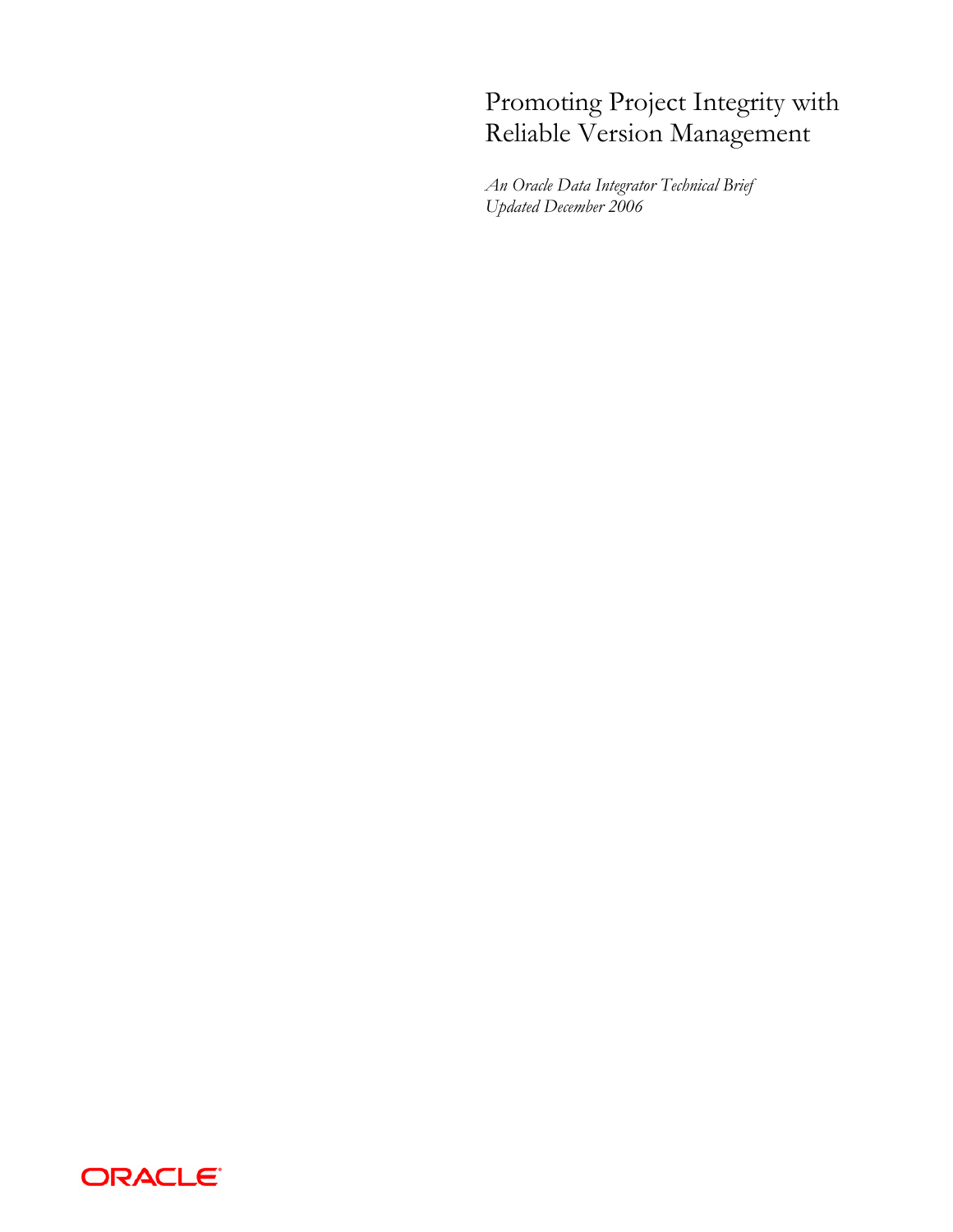## Promoting Project Integrity with Reliable Version Management: An Oracle Data Integrator Technical Brief

**management is critical to the success of any integration project.** 

## **An accurate, reliable system for version THE CHALLENGE OF VERSION MANAGEMENT**

One of the most difficult challenges development teams face is managing a project's hundreds—sometimes thousands—of work units throughout the development process and beyond. Success or failure of the version management (or version control) process can greatly affect the integrity and success of any development project.

Oracle Data Integrator addresses the challenge of version management by providing the features necessary to easily safeguard, replicate, restore, and secure work units consistently and smoothly, in even the largest development environments. This technical brief describes the challenges of maintaining accurate version control during the development lifecycle and how development teams can use Oracle Data Integrator to ensure the integrity of their integration projects.

## **ABOUT VERSION MANAGEMENT**

Large-scale integration projects are increasingly being developed by numerous people in different locations who frequently change, test, compile, replicate, and restore the project's work units during the product lifecycle. Ensuring that the version of each work unit is the most current and its integrity is maintained during handling is critical to producing a superior product on time.

For example, developers must be certain that when they perform a backup of an integration project's source code before final production, that code will be in the same state when it is later restored for further development or maintenance.

#### **Safeguarding Work**

Oracle Data Integrator provides the ability to safeguard and then restore versions of work units such as projects, models, interface, packages, and so on. Oracle Data Integrator does this by creating a version of an interface and then restoring it later, as shown in Figure 1 below.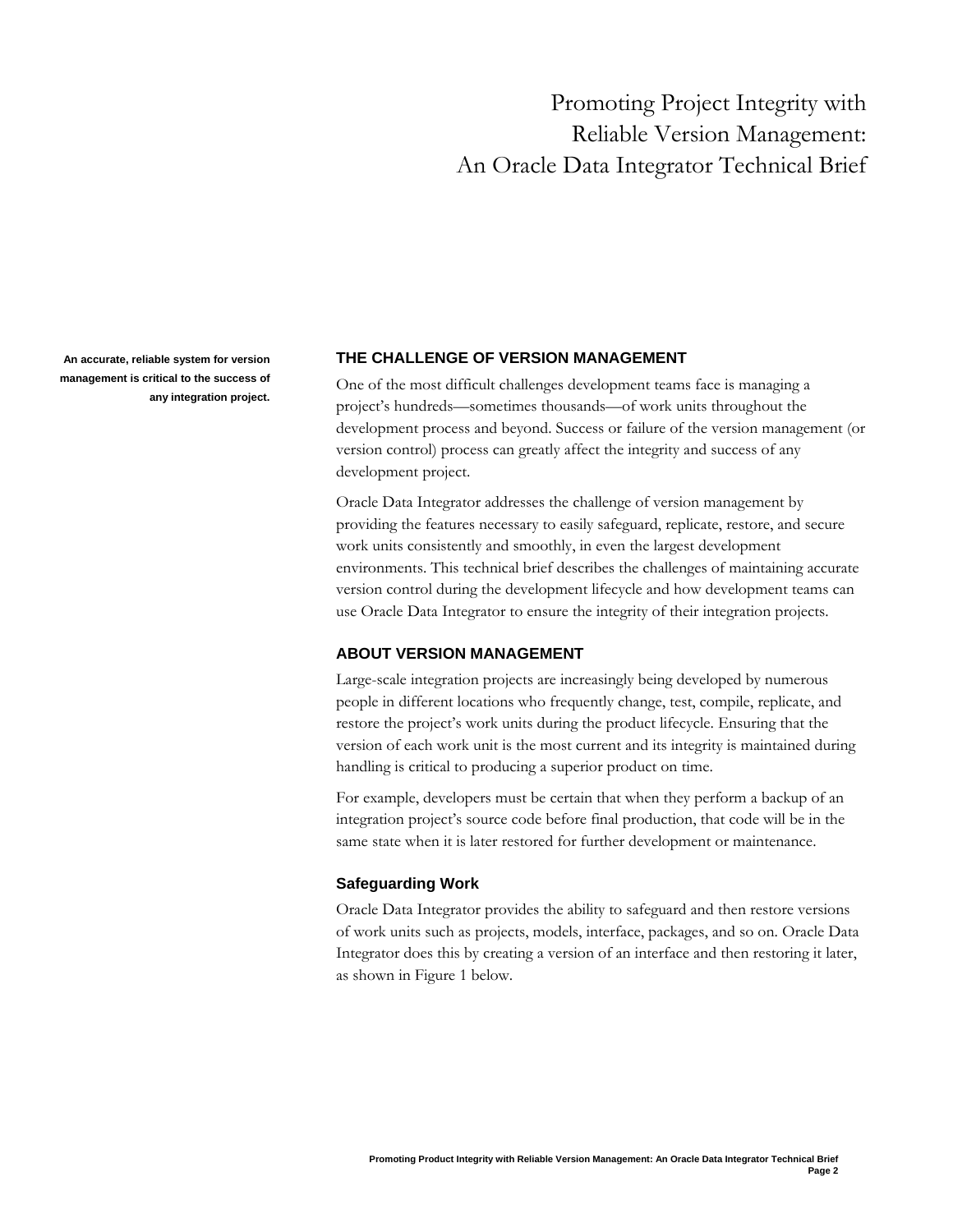

**Figure 1: Oracle Data Integrator creates and then restores a version of an interface.** 

With Oracle Data Integrator, each version—not each work unit—is identified by a version number and a comment (as shown in the Create window in Figure 1). Work units are identified by their icons in the tree views (as shown in the Projects window). New work units and those that have been updated from the last iteration are clearly identified as such. For example, the **I** (shown in the magnifying glass) in the Projects window indicates a new work unit.

#### **Replicating Work**

A serious problem can occur during the development process if work units are stored in more than one place. In a development environment with multiple repositories, it is sometimes necessary to replicate integration processes between repositories. This structure carries the risk of overwriting the most recent version with an older one.

Oracle Data Integrator eliminates this risk by storing all versions in the Master Repository. Developers can restore copies of the versions from the Master Repository into any Work Repository attached to that Master Repository. This structure allows developers to safely and securely replicate work units between repositories while maintaining the current versions in one central location. In this way, moving objects from the Development Repository to the Test Repository to the Production Repository is easy and safe.

#### **MANAGING DEPENDENCIES**

#### **The Dependencies Challenge**

A work unit in Oracle Data Integrator rarely exists in isolation. Work units most often depend on other elements. For example, interfaces rely on the data models that describe the data that's being integrated. Restoring an earlier version of an interface does not guarantee that the version will work if the data models were changed after the earlier version was saved. In the past, a simple interface–data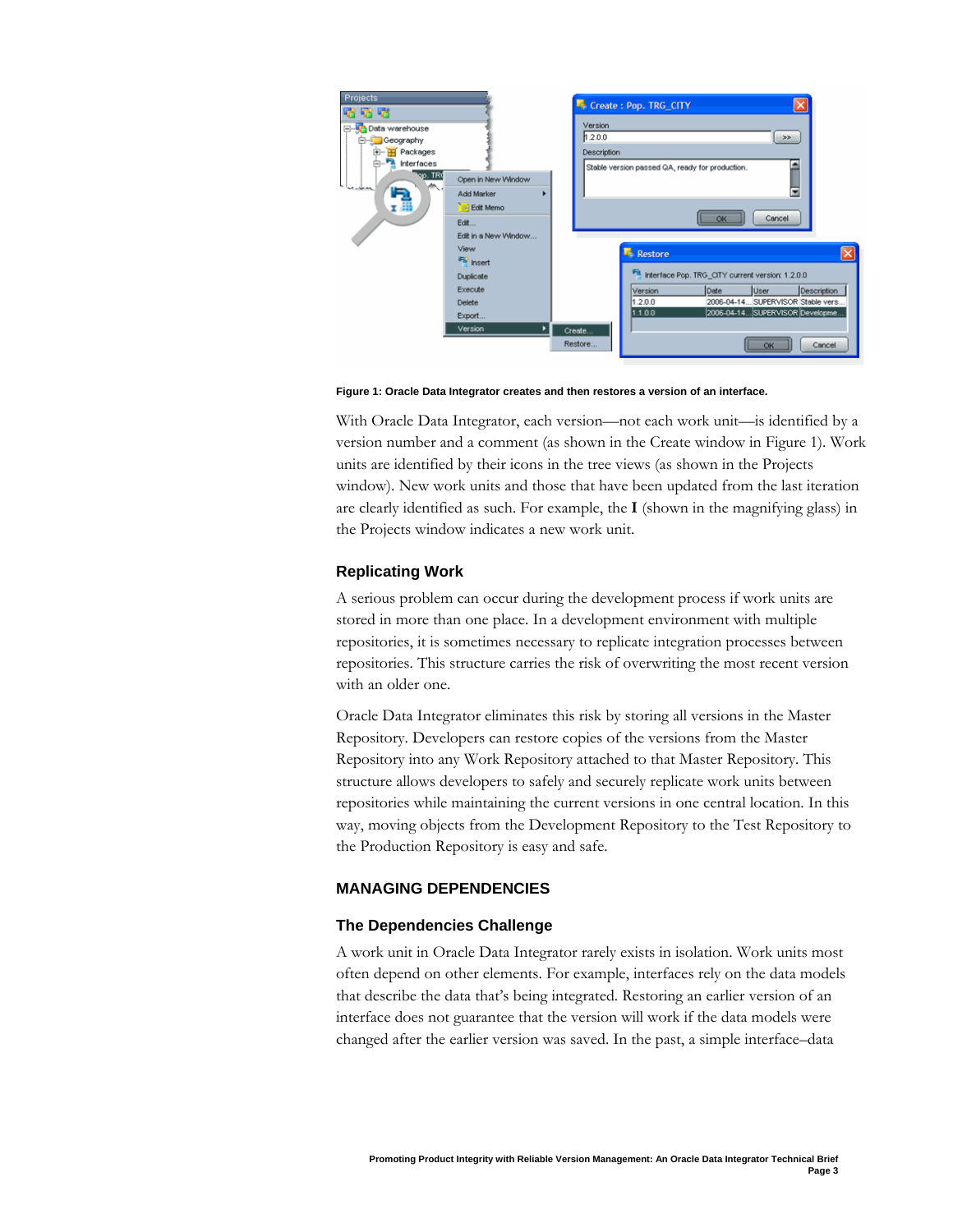model relationship could be managed by manually archiving the model. For today's projects—which involve dozens of models and projects and hundreds of interfaces with numerous and complex references—this manual archiving process is no longer viable.

### **Working with Solutions**

Oracle Data Integrator's extensive Metadata Repository contains all the necessary cross-references between objects. Cross-references are automatically parsed to form groups of interdependent objects, which then become solutions. For example, before you perform a project release, you create a version of the project. To ensure that all the work units involved in the project are also versioned consistently, you create a solution and enter the project in the Solution window (as shown in Figure 2 below). The Designer module then calculates all the dependencies between work units and automatically creates a new version for projects, models, scenarios, and global objects when needed for the project release. Finally, you can create a version of your solution to safeguard it.

| SolutionNew                                       |                         |
|---------------------------------------------------|-------------------------|
| Definition<br>Version Privileges                  |                         |
| Name                                              |                         |
| Data warehouse project                            |                         |
| Description                                       |                         |
| Stable code and objects used to populate the DWH. |                         |
| Principal Elements                                |                         |
| Synchronize<br>Restore                            |                         |
| <u>Type</u> Name                                  | Version                 |
| Data warehouse                                    | 1.2.0.0                 |
|                                                   |                         |
| Required Elements                                 |                         |
| Restore                                           |                         |
| Type Name                                         | Version                 |
| Demo                                              | 1.0.0.2                 |
| Sales Administration - MSS <sup>[</sup> 1.0.0.1]  |                         |
| Orders Application - HSQL<br>廡                    | 1.0.0.0<br><del>.</del> |
|                                                   |                         |
| OK<br>Apply<br>Cancel<br>Help                     |                         |

**Figure 2: Adding the Data Warehouse project to the solution automatically includes all its required elements.** 

## **MANAGING LARGE DEVELOPMENT ENVIRONMENTS**

#### **Maintaining Consistency**

Oracle Data Integrator allows you to smoothly manage even the largest and most complex development environments. When you work in a large environment, it is easy and safe to pass objects between repositories during the development process.

**All versions of work units are stored in the Master Repository. Developers can restore copies from the Master Repository into any Work Repository attached to that Master Repository. This structure allows developers to safely and securely replicate work units between repositories while maintaining the current versions in one central location.**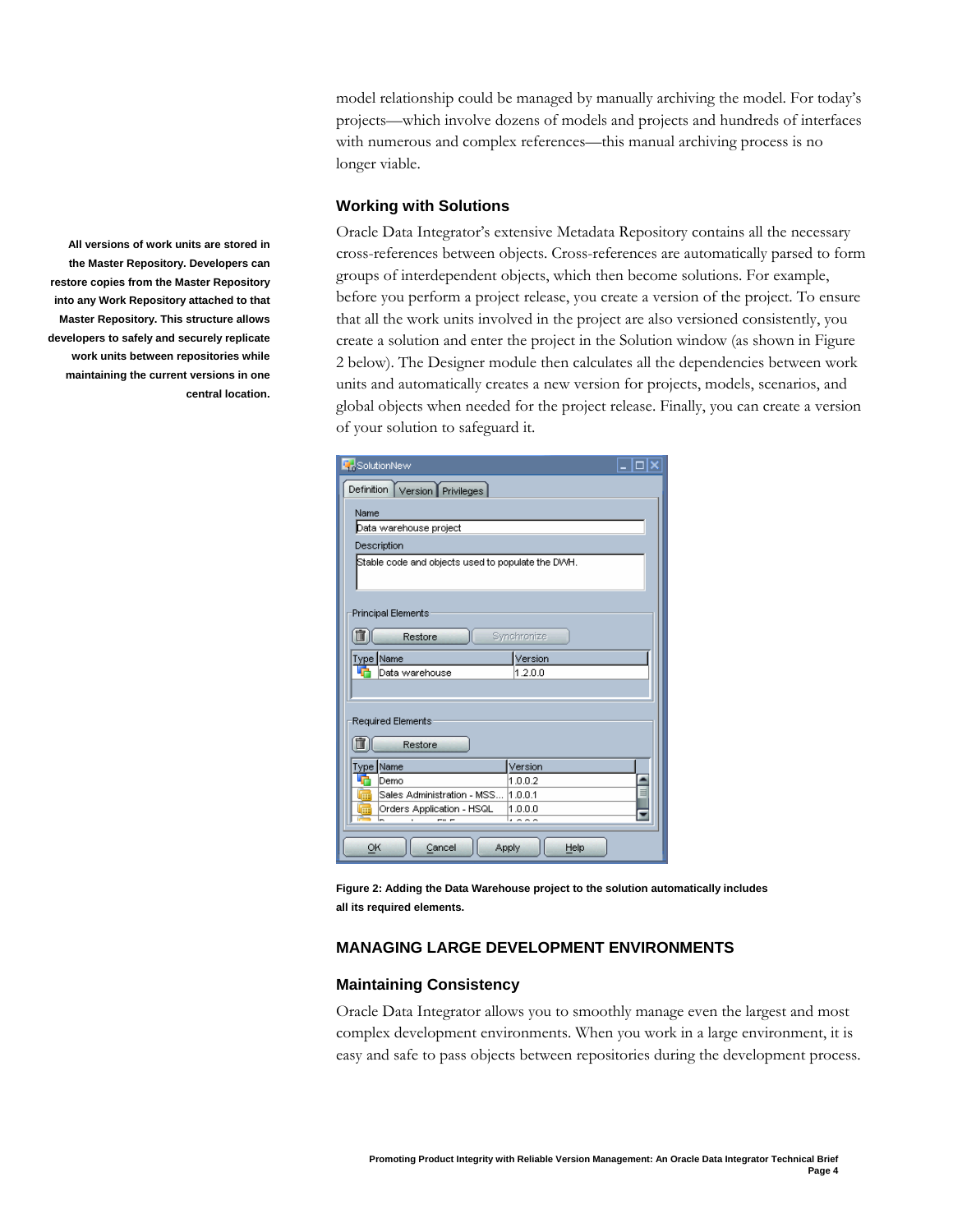Oracle Data Integrator creates versions in one repository and then restores them somewhere else. In this way, you preserve consistent versions of the source (project) and of the generated code running in production (scenario) in the same place. Figure 3 below illustrates this process.



**Figure 3: Using Oracle Data Integrator in a comprehensive development environment.** 

## **Securing Projects**

In a large development environment involving multiple repositories and users, it is important to set up appropriate privileges for project managers, developers, and other users. You can define access privileges for Oracle Data Integrator's version management features using Oracle users and profiles.

To create additional protection against catastrophic loss or damage of your projects, you can export solutions to a remote environment or store them in an external version management system.

#### **CONCLUSION**

Securely maintaining version management throughout an integration project's development lifecycle poses challenges and risks. With large-scale projects increasingly being developed by multiple people located in different locations around the globe, these risks are compounded. By using Oracle Data Integrator version control, development teams can virtually eliminate these risks and concentrate on producing and releasing a superior integration processes on schedule.